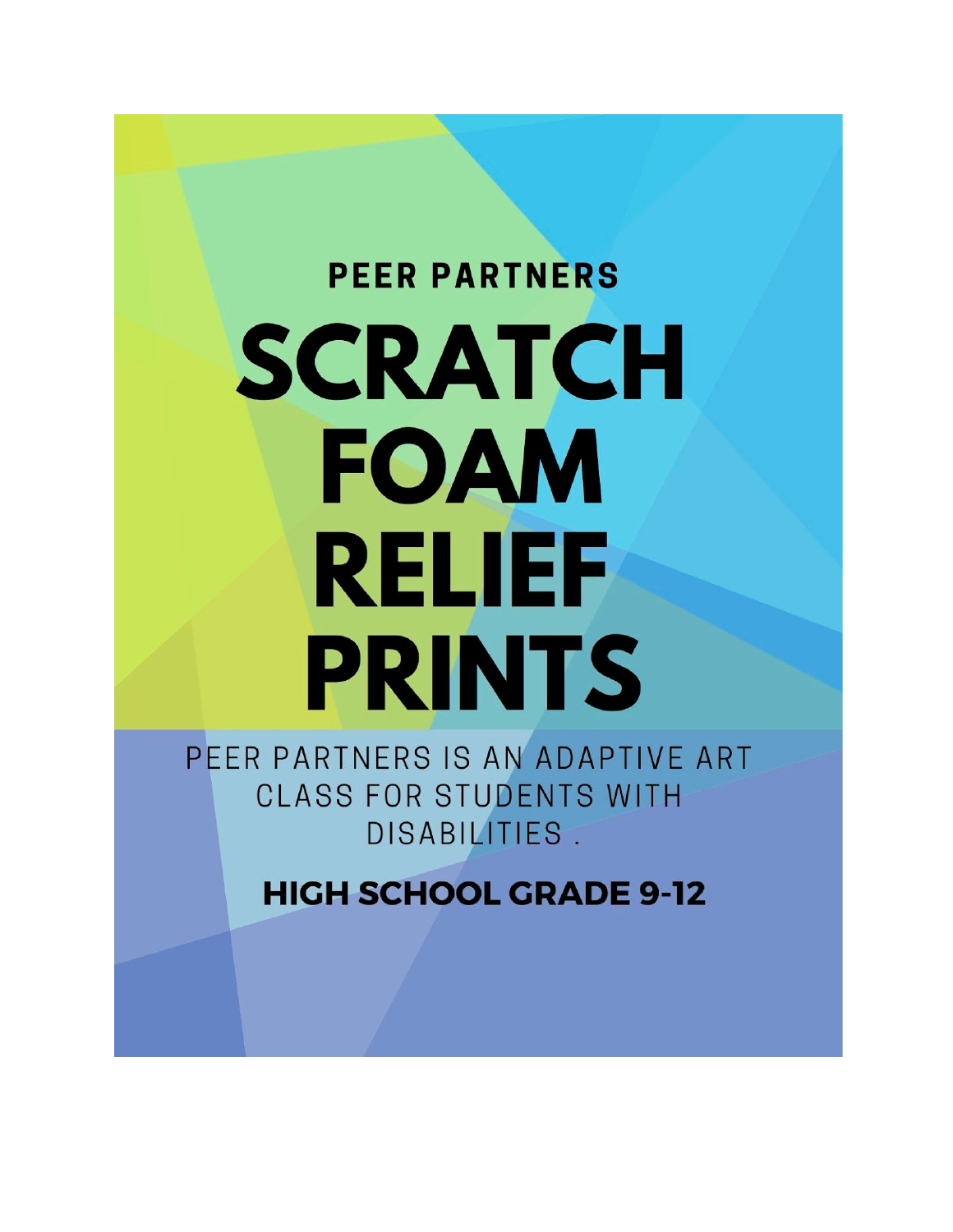## Scratch Foam Relief Prints

**The Project:** Over the course of two class periods, students will create multiple scratch foam relief prints. On the first day students will create relief printed cards to sell at their high school art fair, and on the second day they will create a larger relief print to mat and hang at their school art show.

**The Class:** Peer Partners is an adaptive art class for students with disabilities. The 18 students in the class range from 9th to 12th grade.

| <b>Standards</b>                                                                                 | <b>Objective</b>                                                                                                                                                |
|--------------------------------------------------------------------------------------------------|-----------------------------------------------------------------------------------------------------------------------------------------------------------------|
| VA: Cr2.1. la: Engage in making a work of<br>art or design without having a<br>preconceived plan | Students will spontaneously create a relief<br>printed artwork without having a<br>preconceived plan or advanced knowledge of<br>the lesson.                    |
| VA: Cr1.1.1a: Use multiple approaches to<br>begin creative endeavors.                            | Students will utilize different techniques that<br>best support their abilities to begin creating a<br>relief printed artwork.                                  |
| VA:Pr5.1.la: Analyze and evaluate the<br>reasons and ways an exhibition is<br>presented.         | Students will understand the process of<br>presenting artwork for an exhibition by<br>preparing their relief prints for presentation in<br>the school art show. |

**Vocabulary:** texture, relief print, printmaking, set, mat, exhibition, brayer

**Materials:** cardstock, paper, mat board, pencils, paintbrushes, glue, water, towel

#### **Day 1:**

Students will create multiple scratch foam relief prints on cards to sell at their school art fair and to take home.

#### **Introduction:**

Students go around and answer the question of the day and say their name. Next, have students collaboratively draw on a piece of paper to make as many different marks as they can. Play music in the background with slow and fast tempos, to inform their marks. After they complete the drawing, explain that their marks can inspire their relief prints and can be used a resource/reference to them. Introduce the project and start the demonstration:

#### **Creating the relief print cards:**

- 1. Draw out a sketch on a piece of paper.
- 2. Place the sketch on top of a piece of scratch foam.
- 3. Trace over their sketch with a dull pencil to transfer the sketch into the foam.